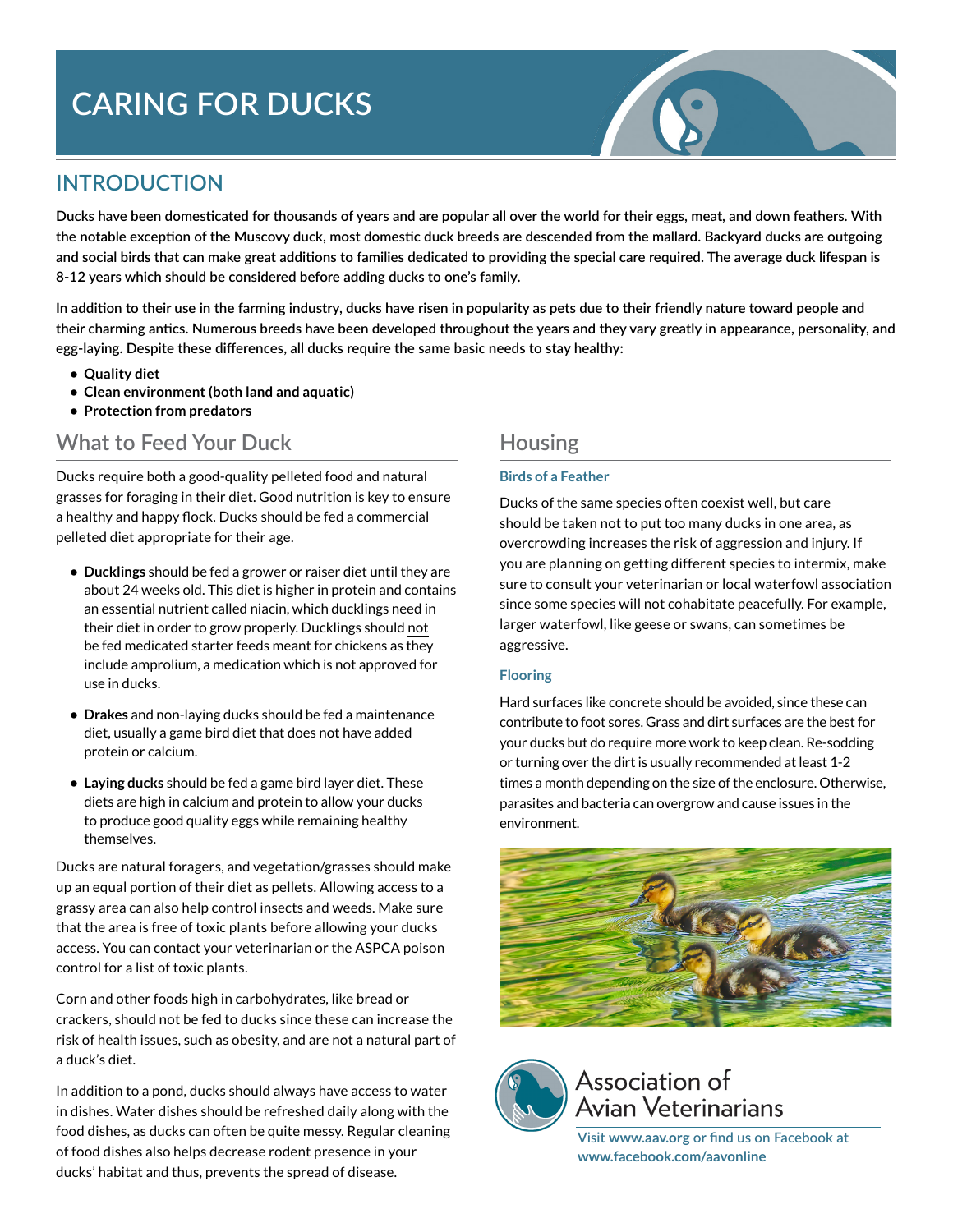# **CARING FOR DUCKS**

#### **Enclosure Furniture**

Various types of houses exist for nesting to allow your ducks a sense of privacy as well as protection from the elements and predators. Hollowed-out logs, platforms, and areas of tall grasses for foraging can not only add a natural look to the enclosure, but can also serve as enrichment for your feathered friends.

#### **Water**

Any domestic duck should still have access to a pool or pond for swimming – most recommend a depth of at least 2 feet. Small artificial ponds made of concrete can be built and are easy to drain and clean regularly. Large ponds are great for your feathered friends to enjoy themselves but should have either a water aerator or filtration system to prevent ammonia build-up. Reeds or water plants can be placed where water enters and exits to create a natural filtration system.

#### **Living Indoors**

Though their outgoing and social personalities make them attractive household companions, ducks that are kept indoors are very prone to developing foot sores and nutritional deficiencies. It is not generally recommended that ducks be kept solely inside as they should have access to softer ground and water in which they may swim.

### **Predation**

Ponds should ideally be enclosed with netting to protect your ducks from predators. This netting can also help limit wild bird access to your ducks, since they can spread disease. Nylon netting or wire fencing work well. If you choose not to enclose the habitat, please provide an enclosed pen or run and plant coverage to allow safe spaces for your ducks to hide from predators and to sleep at night.

### **Taking Wing**

Some states and countries have regulations prohibiting the free flight of domestic ducks. This means that your ducks must be confined to an enclosure with netting or wiring, have their wings trimmed, or be pinioned. Please contact your local veterinarian to learn which specific rules you must follow.

## **Health and Disease**

Ducks should be seen by a veterinarian soon after purchasing to make sure they are healthy and should receive yearly check-ups like dogs and cats. They can be prone to foot, respiratory, and intestinal issues, so always monitor for changes in movement, appetite, or behavior.

Please contact your veterinarian if you ever notice any of the following signs in one of your ducks:

- Limping
- Swollen or reddened feet
- Decreased appetite
- Lethargy
- Tail bobbing up and down when breathing, sneezing or nasal discharge
- Any other changes in appearance or behavior that concern you

### **If You Suffer a Loss**

If you are experiencing disease within your collection and suffer a loss, a necropsy (the animal equivalent of an autopsy) can be performed. The necropsy can often explain the cause of death and can help identify infectious organisms like bacteria and viruses that may affect the rest of your animals. If you are thinking of having a necropsy performed, contact your veterinarian and wrap the deceased bird in a plastic bag and place in a refrigerator, not a freezer. You can also contact your state veterinarian, as some states provide necropsies and testing at reduced costs.